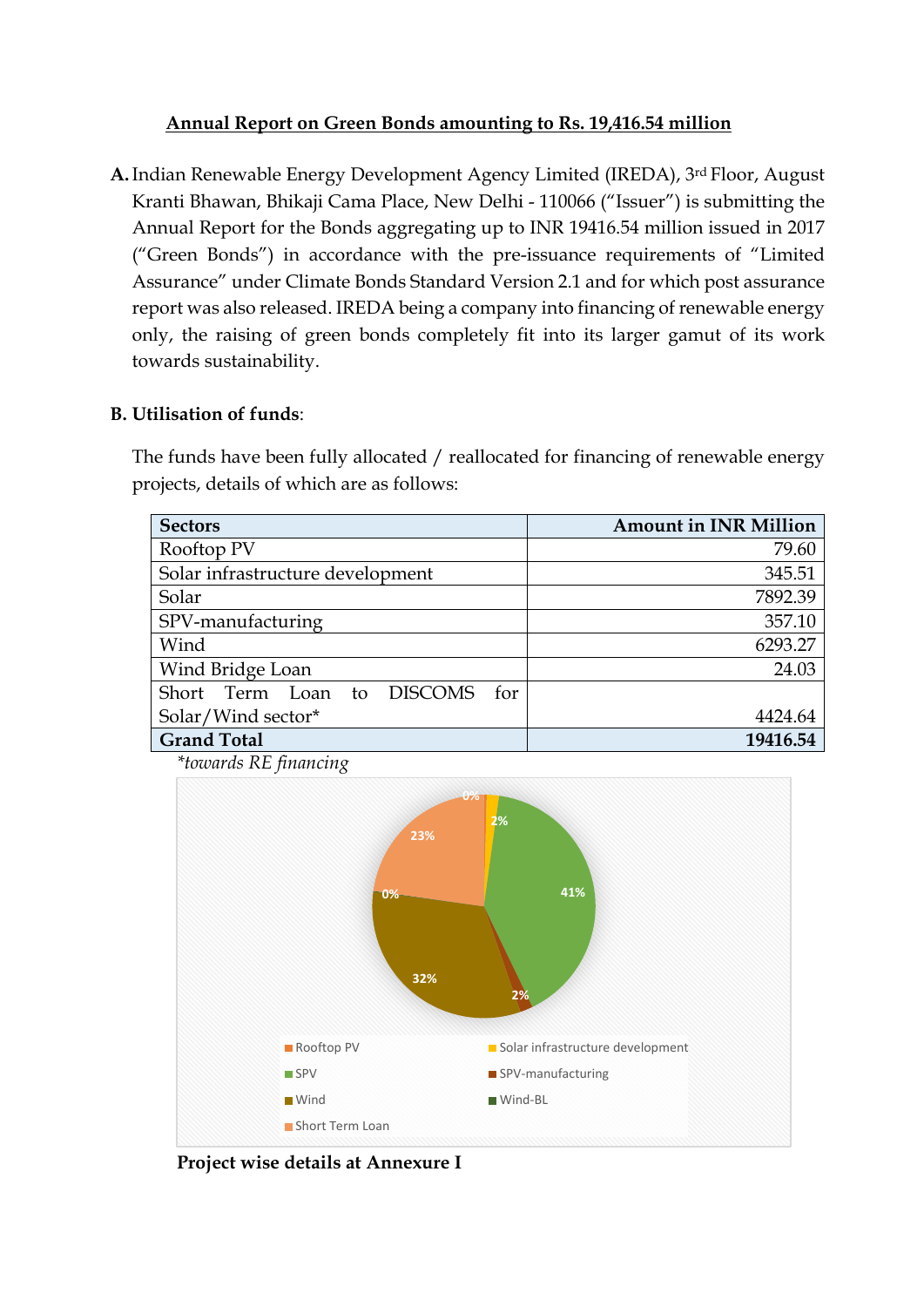## **C. Process for Selection**

- IREDA has internal Green Bond Framework which prescribes the process for selection of the projects
- There has been no change in the said framework.

# **D.Management of proceeds**

- Full amount of Rs. 19415.40 million has been allocated/reallocated towards the financing of the green projects.
- Allocation has changed mildly since the last report owing to certain repayments in the allocated projects

# **E. Reporting**

- The report shall be hosted on the website of IREDA under the section Investor Information : Compliance of bonds
- Besides the annual report for Green Bonds, IREDA releases its Annual report of the company, which gives a comprehensive view on the company's operational and financial performance.
- The Green Masala Bonds were issued in October 2017, for which the pre issuance and post issuance report was published by Emergent Ventures who acted as verifiers of the Green issue for the CBI standard. Copy of the reports of the verifier were hosted on the website of IREDA and the same may be accessed using the link: [https://www.ireda.in/doc/bond/post-issuance-assurance](https://www.ireda.in/doc/bond/post-issuance-assurance-statement-masala-bond.pdf)[statement-masala-bond.pdf](https://www.ireda.in/doc/bond/post-issuance-assurance-statement-masala-bond.pdf)
- Second annual report is being published now by the company. Copy of the first annual report can be accessed from using the link: [https://www.ireda.in/doc/bond/masala-bond-year-2018-19-on-green-bonds](https://www.ireda.in/doc/bond/masala-bond-year-2018-19-on-green-bonds-amounting-to-rs-19416-54-million.pdf)[amounting-to-rs-19416-54-million.pdf](https://www.ireda.in/doc/bond/masala-bond-year-2018-19-on-green-bonds-amounting-to-rs-19416-54-million.pdf)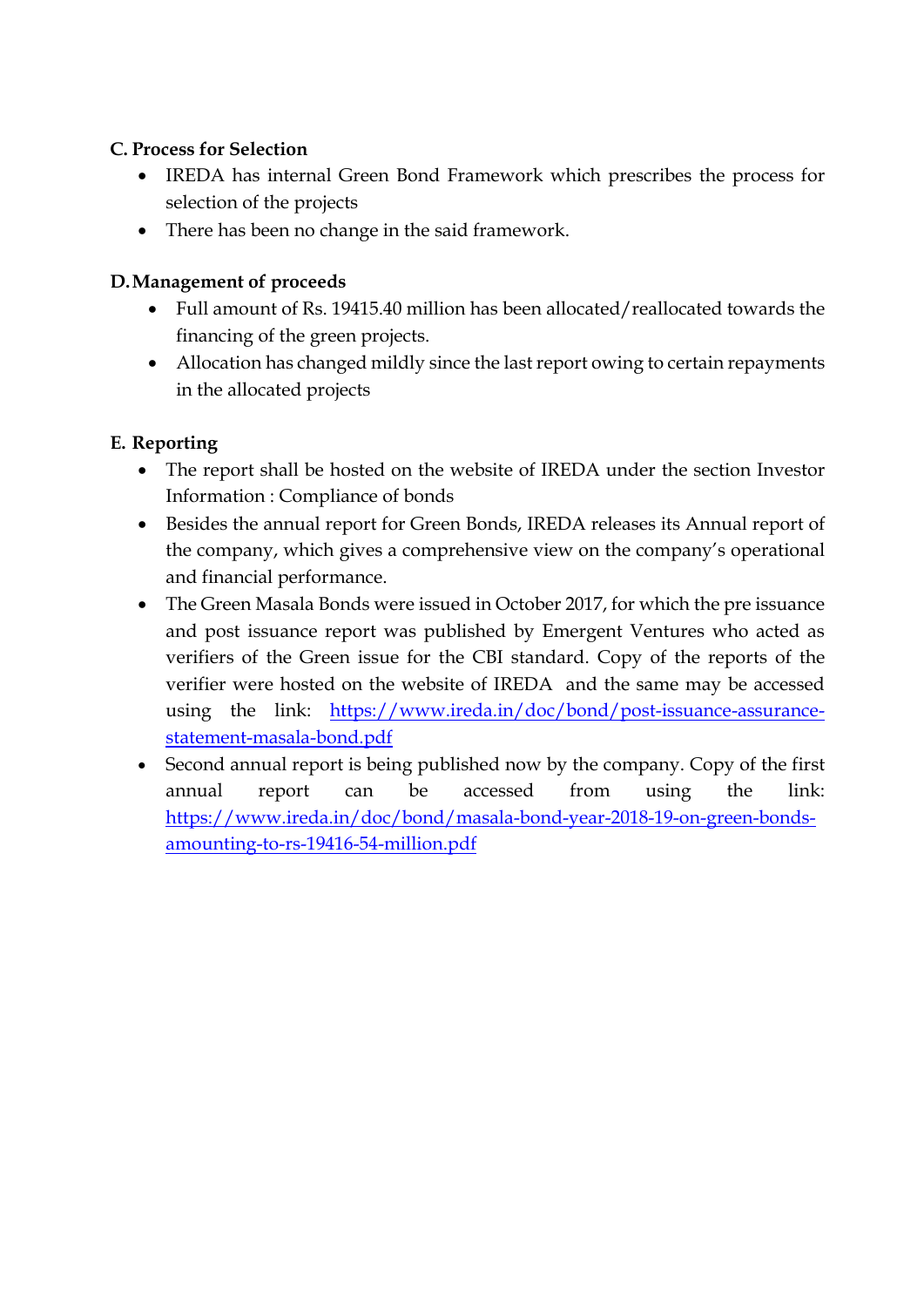**2ndAnnual Report for FY 2019-20 on Nominated Projects & Assets associated with the IREDA Green Bonds aggregating up to USD 300 million issued on 10.10.2017 by Indian Renewable Energy Development Agency Ltd**

Proceeds from the IREDA Green Bonds have been allocated or re-allocated to the following:

| Project names                            | <b>Sector</b>   | Capacity         | Project   | cost Amount                |
|------------------------------------------|-----------------|------------------|-----------|----------------------------|
|                                          |                 | (MW)             | (Rs.in    | allocated under            |
|                                          |                 |                  | millions) | Masala<br>Green            |
|                                          |                 |                  |           | <b>Bonds</b><br>(Rs)<br>in |
|                                          |                 |                  |           | millions)                  |
| Aeolus Wind Parks Private Limited        | Wind            | 25.3             | 2171.06   | 225.00                     |
| AGV solar power project pvt. Ltd.        | Solar           | $\overline{2}$   | 145.57    | 8.85                       |
| Ananthapur Energy Project Private        | Solar           | 40               | 1984.20   | 837.50                     |
| Limited                                  |                 |                  |           |                            |
| Asian Fab Tech Limited                   | Solar           | 15               | 851.80    | 498.30                     |
| Atria Wind (Kadampur) Private            |                 |                  |           |                            |
| Limited                                  | <b>WIND</b>     | 50               | 3910.00   | 2199.15                    |
| <b>Azure Power Venus Private Limited</b> | Solar           | 40               | 2410.70   | 352.50                     |
| Clean Solar Power (Tumkur) Private       | Solar           | 180              | 11570.00  | 1250.00                    |
| Limited                                  |                 |                  |           |                            |
|                                          | Wind-Bridge     |                  |           |                            |
| Danu Wind Parks Private Limited          | Loan            | 22.4             | 15.07     | 15.07                      |
| Dindore Winds Private Limited            | WIND-Bridge     | 9.2              | 8.96      | 8.96                       |
|                                          | Loan            |                  |           |                            |
|                                          | <b>STERM TO</b> |                  |           |                            |
| <b>Eastern Power Distribution</b>        | DISCOMS for     |                  |           |                            |
| Company of Andhra Pradesh                | Solar/Wind      |                  |           |                            |
| Limited                                  | Sector          | $\boldsymbol{0}$ | 3750.00   | 3750.00                    |
|                                          |                 |                  |           |                            |
| Echanda Urja Private Limited             | Wind            | 100.5            | 7133.80   | 827.67                     |
| <b>Emmvee Photovoltaic Power Private</b> | SPV-mfg         | 350              | 2322.00   | 339.96                     |
| Limited                                  |                 |                  |           |                            |
| ES Energy Private Limited                | Solar           | 10               | 710.00    | 67.74                      |
| ES Solar Private Limited                 | Solar           | 10               | 730.00    | 268.69                     |
| <b>ES SUN Power Private Limited</b>      | Solar           | 20               | 1440.00   | 120.00                     |
| FRV Andhra Pradesh Solar Farm I          | Solar           | 50               | 3652.50   | 668.00                     |
| Private Limited                          |                 |                  |           |                            |
| Fujin Wind Parks Private Limited         | Wind            | 46               | 3960.00   | 146.90                     |
| Heramba Renewables Limited               | Solar           | 20               | 1479.80   | 272.49                     |
| JK Petro Energy Private Limited          | Solar           | 10               | 605.00    | 130.83                     |